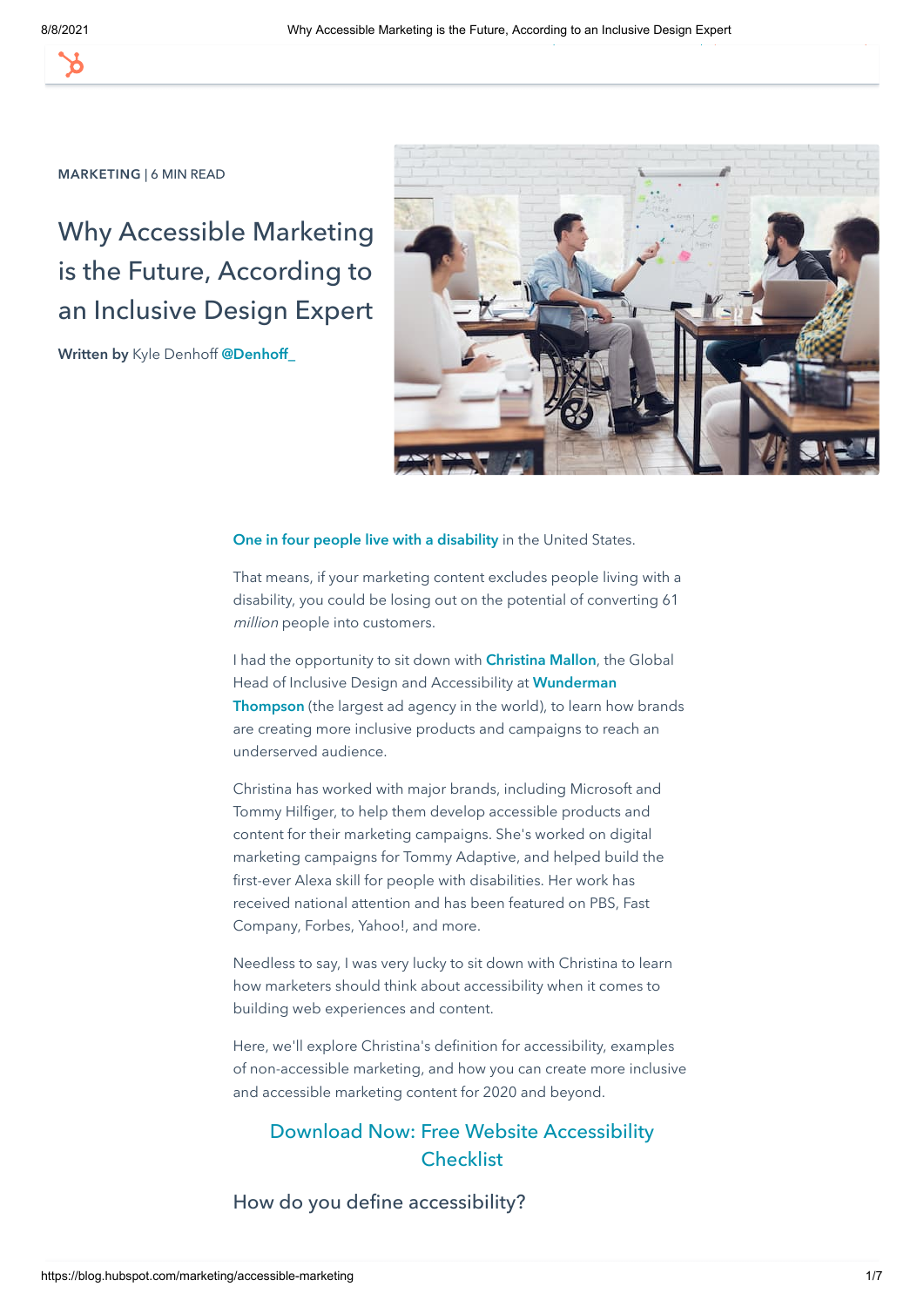and the demands of the environment. "The best example I have of this can be found at airports," she shared.

disability [as a function of the mismatch between a person's abi](https://www.who.int/topics/disabilities/en/)lities

As you're de-boarding a plane and heading to baggage claim, many times the baggage claim is in a different wing of the airport. These airports offer both stairs and escalators to help people get to their luggage.

"But why are the only options for getting to the baggage claim stairs and escalators? " she asked.

In describing her example, Christina said "stairs and escalators are two *identical* solutions to the same problem." People in wheelchairs are required to take a different route to baggage claim because they are unable to take the stairs or escalator solution that was designed.

"This everyday occurrence is a design problem," Christina said.

And as marketers and designers who build digital products and content, we have an opportunity to design something that is accessible for all.

Ultimately, accessibility is an attribute, and inclusive design is a method.

Marketers can make their content accessible by using inclusive design practices. We'll dive into those, but first — let's take a look at pieces of content that currently aren't accessible.

# Examples of Content That Aren't Accessible

To better understand what inclusive design looks like, Christina shared some examples of accessibility fails, or brands that weren't meeting the expectation of someone with a disability.

## 1. Amazon: A desktop site that does not support people who need to purchase through voice.

Christina first mentioned Amazon, telling me: "When I was in the UK for business I went on my computer and tried to make a purchase on Amazon. The issue I ran into was that I was unable to use my accessibility voice device on their desktop site." Noticeably frustrated, she said, "they asked me to leave the desktop site and open amazon on my phone because the phone had built-in accessibility features."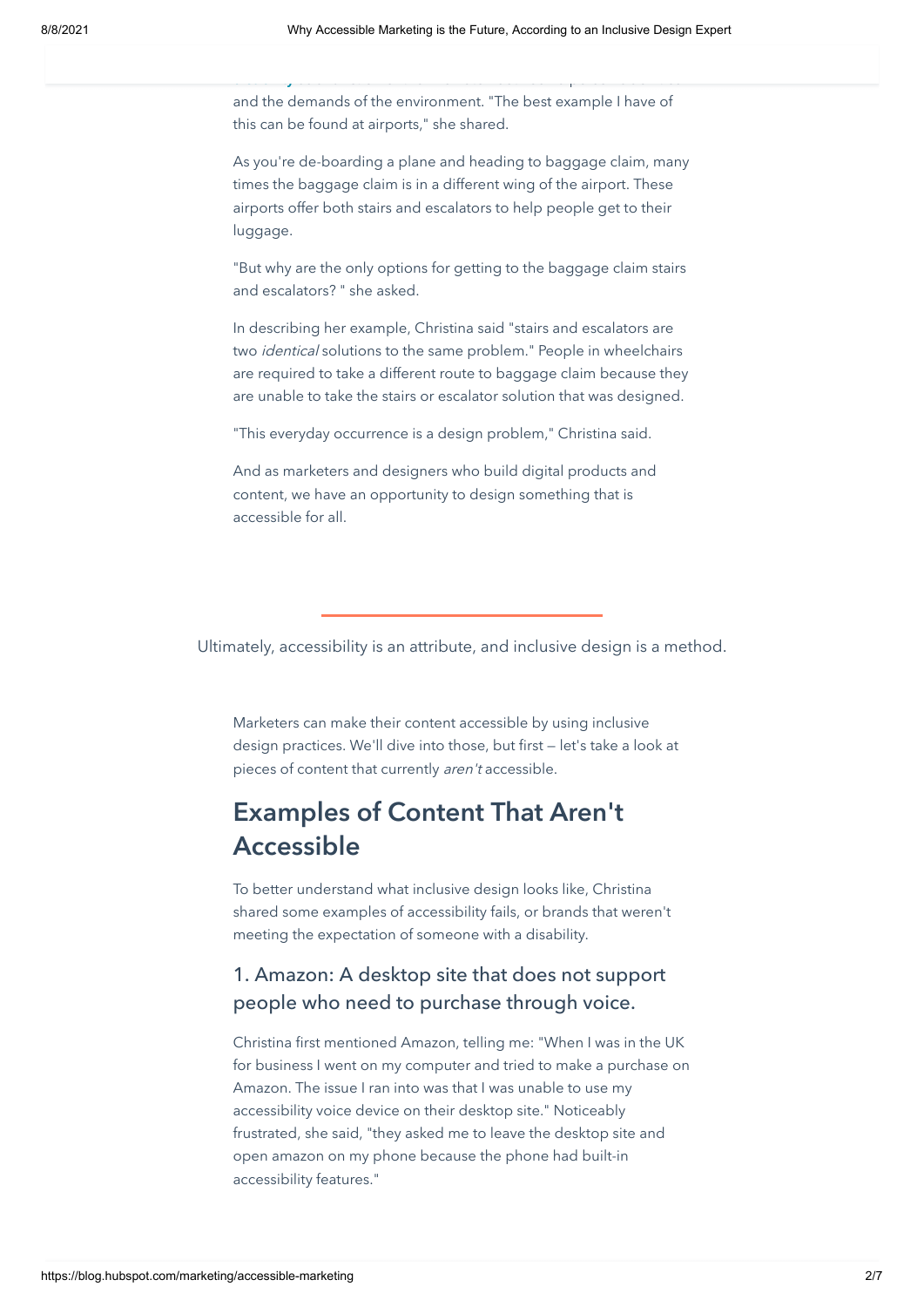| Amazon.co.uk                                                 | Today's Deals | Warehouse Deals                        | Outlet | Subscribe & Save                                                                                                                                      | <b>Vouchers</b> | Amazon Family | Amazon Prime | Amazon Pantry | Prime Video | Prime Student | Mob |
|--------------------------------------------------------------|---------------|----------------------------------------|--------|-------------------------------------------------------------------------------------------------------------------------------------------------------|-----------------|---------------|--------------|---------------|-------------|---------------|-----|
| <b>Help &amp; Customer Service</b>                           |               |                                        |        |                                                                                                                                                       |                 |               |              |               |             |               |     |
| Q Search Help                                                | Go            | Site Features > Your Site Preferences> |        | <b>About Accessibility</b>                                                                                                                            |                 |               |              |               |             |               |     |
| « All Help Topics                                            |               |                                        |        | We currently have several features available to improve the Amazon experience for                                                                     |                 |               |              |               |             |               |     |
| <b>Your Site Preferences</b>                                 |               |                                        |        | our customers with disabilities.                                                                                                                      |                 |               |              |               |             |               |     |
| Improve Your Recommendations<br>Manage Your Browsing History |               |                                        |        | Amazon.co.uk optimized for mobile devices:                                                                                                            |                 |               |              |               |             |               |     |
| About Recommendations<br><b>About Accessibility</b>          |               |                                        |        | Some of our customers using access technology may find it convenient to visit our mobile site. V can<br>Le found at https://www.amazon.co.uk/mobile/. |                 |               |              |               |             |               |     |
|                                                              |               |                                        |        |                                                                                                                                                       |                 |               |              |               |             |               |     |
|                                                              |               |                                        |        |                                                                                                                                                       |                 |               |              |               |             |               |     |

"They don't care about me. They just want me to use the mobile device instead of making their web experience accessible." Because of this, Christina makes a majority of her purchases on Jet.com. She told me that physical stores are difficult for someone with mobility challenges and Amazon does not meet her expectations. So, her brand loyalty and purchases go elsewhere.

This is a reminder for product and marketing teams to ensure their desktop and mobile experiences are accessible for all.

## 2. LEGO: A promotional video for the blind that includes no audio.

Another example of content that is not accessible came from LEGO. The beloved bricks launched a new line of Braille Bricks to help blind students learn how to spell.

[This new product is incredible and even got picked up by](https://youtu.be/VW6xeiG8kIM) CBS Morning News and other publications. However, one publication covered the product launch with this video:

| $\begin{array}{ c } \hline \end{array}$ |  |
|-----------------------------------------|--|

"Now" Christina said, "This is a product for blind people and a marketer created a beautiful promotional video. The video has great shots of the product being used by students. It has nice copy animations that explain the use of the product. And an upbeat song to help tell the product story."

"However, there is one issue."

I could tell it was a big issue.

"There is no verbal audio," Christina shared.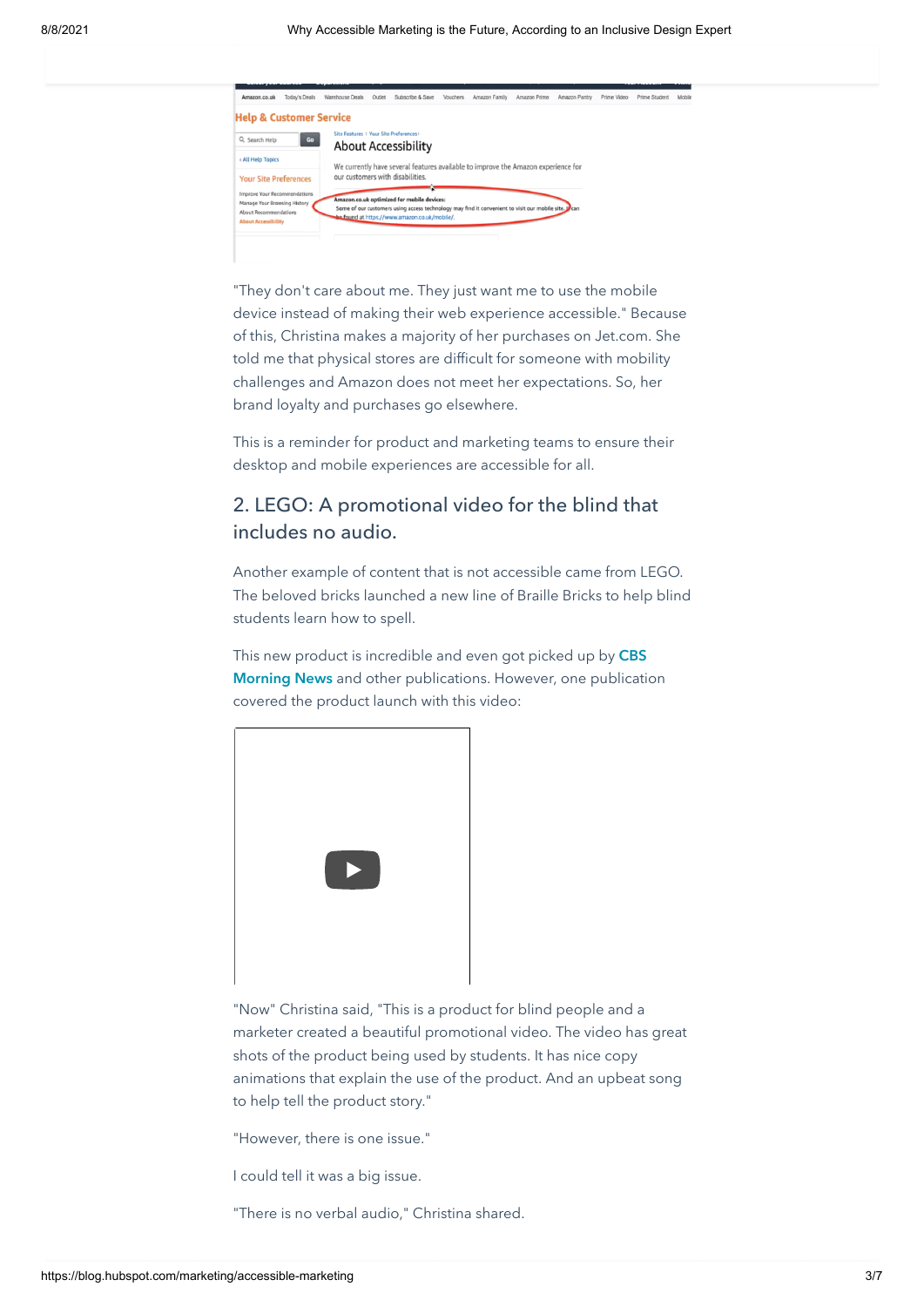them.

While the video may meet the creative standards of the brand and the requirements for social media videos, it isn't created with the target audience in-mind.

promotional video and understand the product that was built for

This is an oversight by the creator, and a reminder for brands to always be mindful of the consumer.

After discussing the video, Christina told me to "make sure that your customer experience is inclusive from end-to-end, including the product and the promotion."

# Tips and Tools for Creating More Accessible Content

Once I had a better understanding of accessibility and examples of what to avoid, I asked Christina how marketers can create accessible content going forward — I asked her, "Is there a checklist, or a list of standards for marketers to reference?"

Immediately, Christina replied, "Inclusive design is more than a checklist."

Instead of going through a checklist of how to make content accessible, Christina shared three principles of inclusive design that can be used by marketers when creating web experiences and content.

"When creating a piece of content or designing a web experience, be mindful of these primary principles."

### 1. Recognize Exclusion

Be aware that there are consumers who are vision, hearing, and mobility impaired. Build a piece of content and share your work with them prior to launch. Receive feedback upfront from those audience segments before releasing your campaign to the public.

"I try to have someone who is vision, hearing, and cognitive impaired look at every piece of content before presenting my work to a client," she shared. "I have been able to find people with disabilities, online, who are interested in working with us."

If marketers don't have an opportunity to work alongside people with a disability, they can always test their work against four main questions: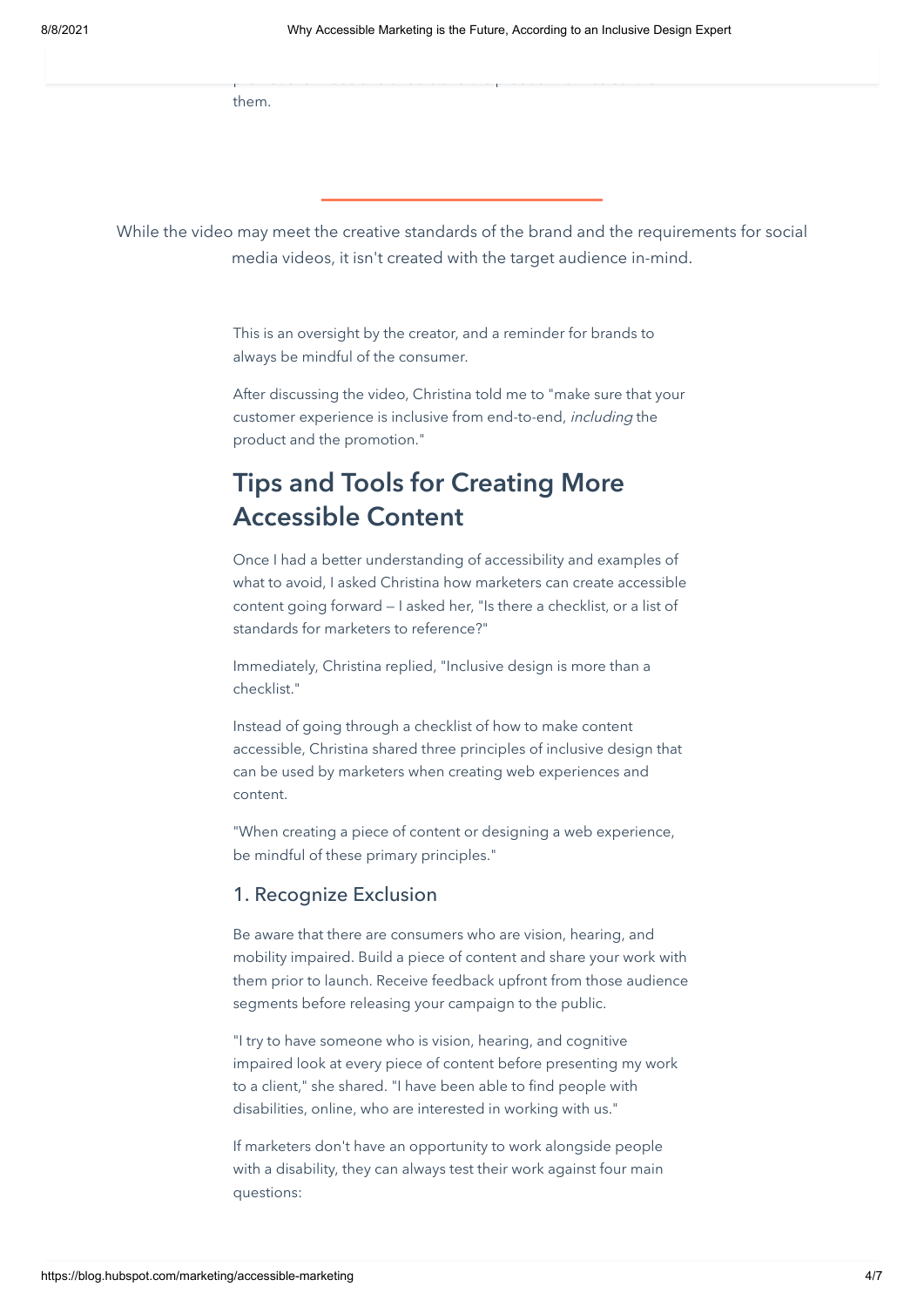Vision Experience: What shapes, colors, text, and graphics must a user understand to consume my content?

Hearing Experience: What sound does my content produce that are required for a user to consume my content?

Thinking Experience: How much time must a user spend with my content to truly interpret and understand it?

Once a marketer runs their content through these questions, they will have a better understanding of what improvements can be made to simplify the work and make it more accessible.

### 2. Solve for One, Extend to Many

perform to interact with my site or content?

As marketers, we have the ability to solve customer problems through design and content. By creating content for people with disabilities in mind, our content will be accessible to everyone.

Christina told me, "design for disability, and your work will work for everyone." It's critical that accessibility is a part of your design and creation process upfront — and not an afterthought.

> To best articulate her point, Christina shared some consumer products that were designed for people with disabilities but have become a part of mainstream culture:

Touchscreens: Originally designed for people with mobility issues and sold to Apple to be used across all mobile devices globally.

Electric Toothbrush: Originally designed for people with limited motor skills to improve dental health. Now used by millions for superior cleaning.

Closed Captioning: Originally created for people with a hearing impairment. Now used for people learning a new language or consuming content without audio.

These product designs for people with disabilities have made their way into daily life for all, demonstrating that by creating for people with disabilities, marketing content has the ability to be adopted by a larger audience.

### Tools to Get Started

Creating accessible content and web experiences is an ongoing process. Marketing teams may not have the resources to go back and update all pieces of content that have been created.